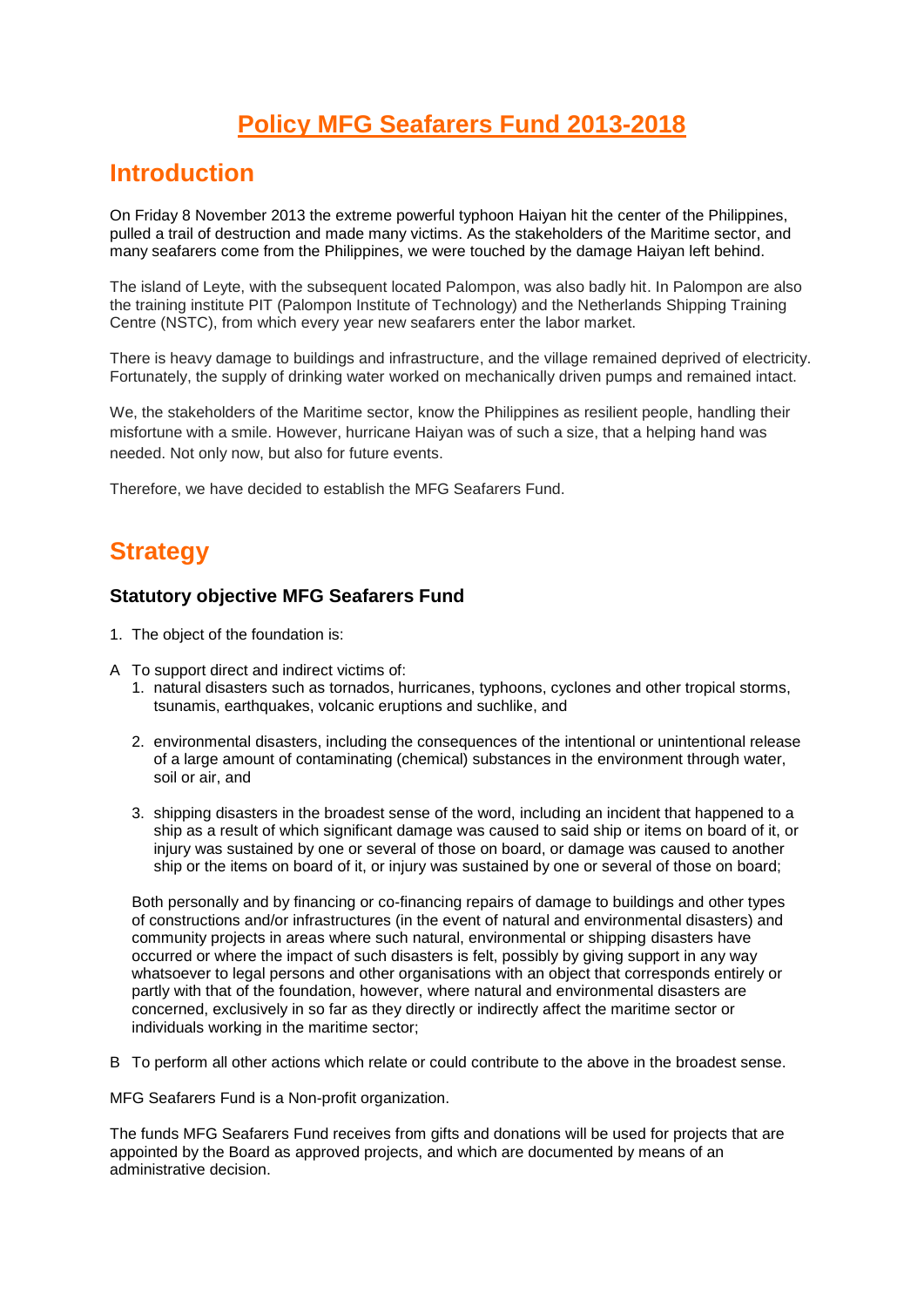### **Mission**

The mission of MFG Seafarers Fund is to support those affected, in the broadest sense of the word, by natural disasters, environmental disasters and ship disasters, and who are directly or indirectly employed in the maritime sector.

Society is increasingly individualizing. We, as stakeholders of the maritime sector, are socially involved, both nationally and internationally. We opt for small-scale projects with a direct contact. In this way we know that resources go directly to the projects that our heart goes out to. Our support is directly of a financial nature and, indirectly, by using our networks.

# **Policy**

### **Overview projects and investments MFG Seafarers Fund**

Projects eligible for financial support from the MFG Seafarers Fund were:

- Donation to the KVNR (Royal Association of Netherlands Shipowners) for sending a plane with emergency aid for the inhabitants of Palompon, Leyte, the Philippines.
- Donation to the affected seafarers of the Philippine crewing agencies Conautic and Norteam.

### **Upcoming projects**

Projects that qualify for in the future (financial) support of the MFG Seafarers Fund meet the test criteria as stated in the statutory objectives of the Fund, and are reviewed by the Board.

#### **The way in which the Foundation raises funds**

MFG Seafarers Fund will acquire funds for MFG Seafarers Fund in a direct and indirect way. Directly by, among other things, asking relationships to contribute to the Fund, indirectly by using word of mouth and publicize the activities of the Fund through a website and other means of communication.

### **Division of tasks and Board structure**

The Board consists of the following members:

- President Karin Orsel
- Secretary  **Wim Kuipers**
- Treasurer Astrid Drent
- Member Marcel Marree
- Member Hendrik Boonstra

The Board receives no remuneration for their work. Each member has the right to cast one vote. A board decision shall be taken by majority vote.

The Board is not authorized to enter into agreements regarding acquiring, the disposal or aggravation of registered property. The Board is not authorized to enter into agreements in which the foundation binds itself as guarantor or joint and several co-debtor.

Board meetings take place as often as the Board considers desirable, with a minimum of four times per year. The secretary will call for a Board meeting. Decisions can be taken as all sitting Board members are present or represented.